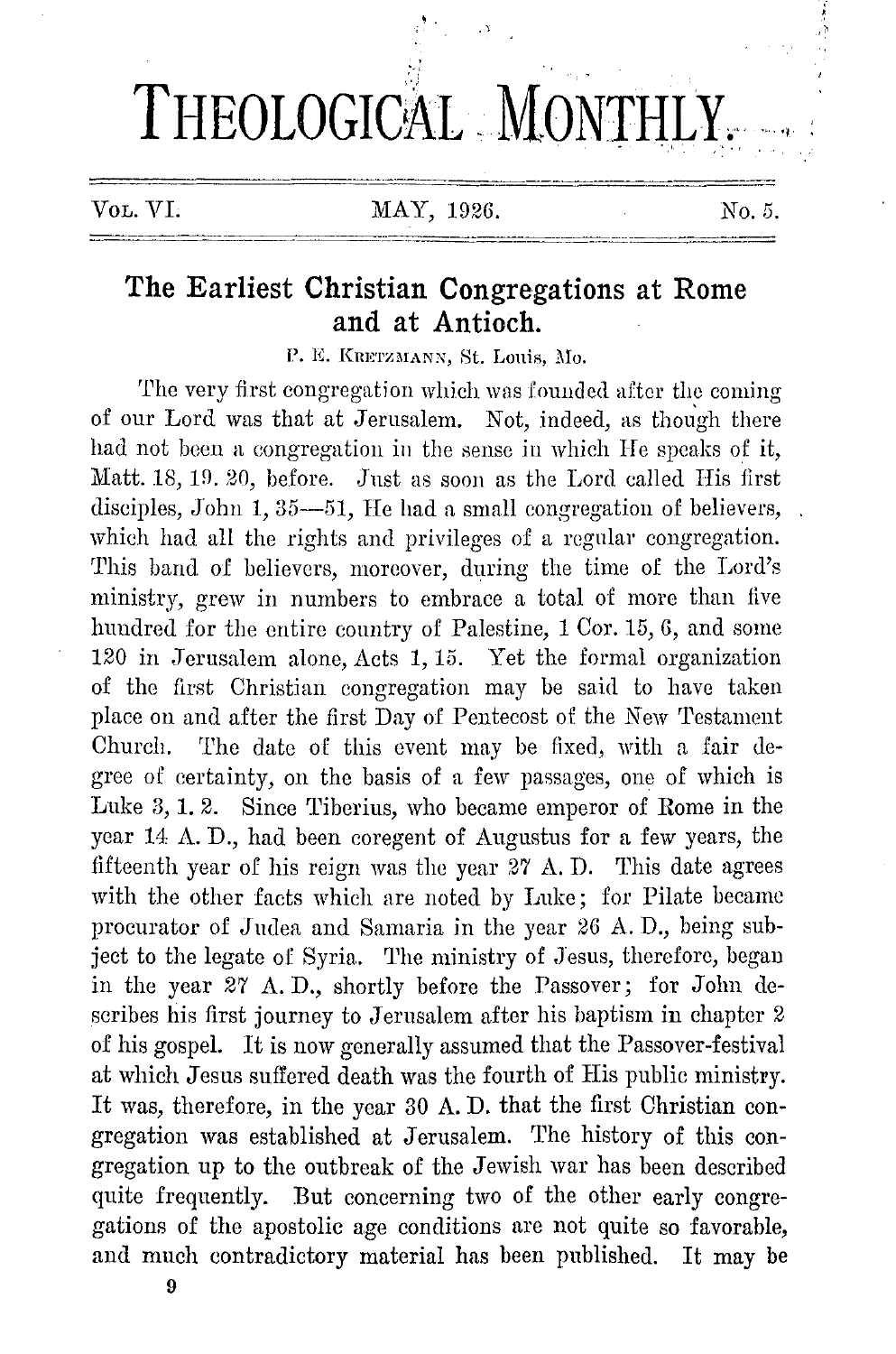# **The Twenty-Eighth International Eucharistic Congress.**

JOHN THEODORE MUELLER. St. Louis.

## **2. The Eucharistic Congress a Glorification of the Idolatry of the Mass.**

No doubt, Protestant readers will ask, "How are we to judge this gorgeous display of papistical propaganda?" So far the Protestant press has not given the matter much attention. But that replies and criticisms will be forthcoming is absolutely certain. It is to be feared, however, that the majority of Protestants will fail to sec just why these Eucharistic Congresses are so utterly objectionable. No doubt, the Catholic Church will gain increased political and social influence from this stupendous exhibition of external power. Its grip upon its own people will doubtless also be increased. Nevertheless, it is not, in the main, for these reasons that Lutheran writers should oppose the Eucharistic Congress. Both the *Catholic Encyclopedia* and *America* have stressed the fact that "the Eucharist is the central fact of Catholic worship, that upon this doctrine of the Eucharist the whole structure of the Catholic faith is built and that all else is incidental." The Eucharistic Congress, therefore, has for its main purpose the glorification of the Mass, the cardinal doctrine of the Romanistic creed, "the be-all and the end-all of Catholic devotion and practise." We must consequently consider the doctrine of the Catholic Church concerning the Eucharist, or the Mass. Only as we understand that doctrine and fully perceive the idolatry of the Mass, can we truly judge what these spectacular pageants really mean which are staged from year to year.

Now, in studying the Catholic doctrine concerning the Mass, euphemistically called the Eucharist, we need not plow up new ground. Against the idolatry of the Mass Dr. Luther in his day directed his fiercest onslaughts. In the *Smalcald Articles* he  $writes: -$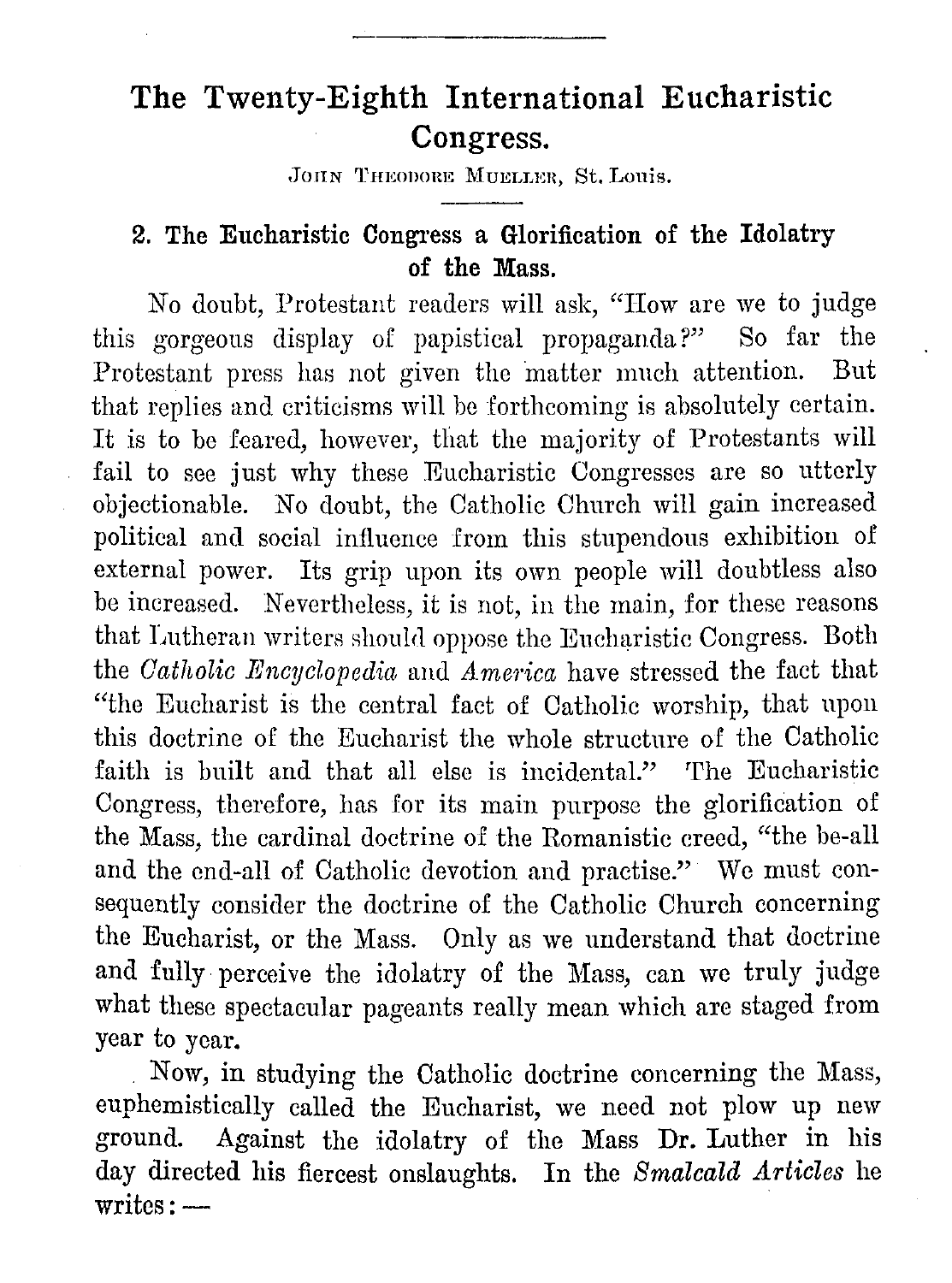"The Mass in the Papacy must be *the greatest and most horrible abomination, as it directly and powerfully conflicts with this chief article*  [of redemption and justification], and yet above and before all other popish idolatries it has been the *chief* and most specious. For it has been held that this *sacrifice or work of the Mass*, even though it be rendered by a wicked and abandoned scoundrel, frees men from sins, both in this life and also in purgatory, while only the Lamb of God shall and must do this, as has been said above. Of this article nothing is to be surrendered or conceded, because the first article does not allow it."

'l'he reasons why Luther calls the Mass the *greatest and most horrible abomination* and so fiercely opposes it are the following: -

"First, it is a *pure invention of rnen* and has not been commanded by God. Hence, to this invention apply the words of Christ: 'In vain they do worship Me, teaching for doctrines the commandments of men.' Matt. 15, 9.

"Secondly, it is also an *nnnecessary thing,* which can be omitted without sin and danger.

"Thirdly, the Sacrament can be reeeived in a better way and more acceptable to God, yea, the *only blessed way, according to the institution of Ghrist.* 

"Fourthly, since such innumerable and unspeakable *abuses* have arisen in the whole world from the buying and selling of masses, that Mass should by right be relinquished, if for no other purpose than to prevent abuses.

But this is not all. Luther continues:  $-$ 

"In addition to all this, this dragon's tail, I mean the Mass, has begotten numerous vermin-brood of *manifold idolatries.* 

"First, *purgatory.* Here they carried their trade into purgatory by masses for souls and vigils and weekly, monthly, and yearly celebrations of obsequies, and finally by the Common \Veek and All Souls' Day, by soulbaths, so that the Mass is used almost alone for the dead, although Christ has instituted the Sacrament alone for the living. Therefore purgatory and every solemnity, rite, and commerce connected with it is to be regarded as nothing but a specter of the devil. For it conflicts with the *chief article, which teaches that only Ghrist, and not the works of men, are to help set free souls .* ...

"Secondly. From this it has followed that evil spirits have exercised their malice by appearing as the souls of the departed and with unspeakable lies and tricks demanded masses, vigils, pilgrimages, and other alms. All of which we had to receive as articles of faith and to live accordingly; and the Pope confirmed these things, as also the Mass and all other abominations....

"Thirdly, the *pilgrimages.* Here, too, masses, the remission of sins, and the grace of God were sought, for the Mass controlled everything. Now, it is indeed certain that such pilgrimages, without the Word of God, have not been commanded us, neither are they necessary, since we can have these things in a better way and can omit these pilgrimages without any sin and danger....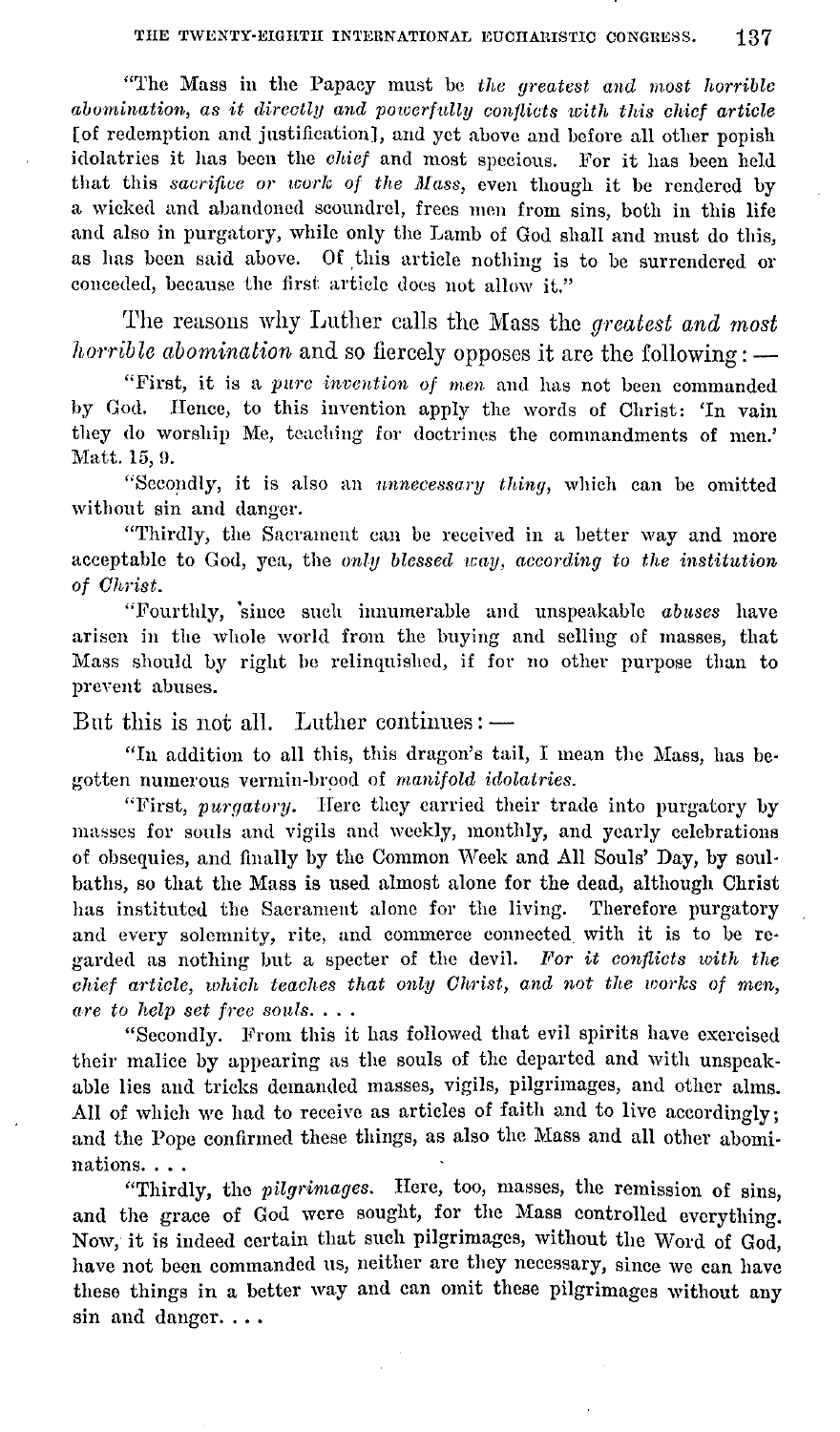"Fourthly. Fraternities [or soeieties], in whieh eloisters, chapters, vicars have assigned and communicated (by a legal contract and sale) all masses and good works, etc., both for the living and the dead. This is not only altogether a human bauble, without the Word of God, entirely unnecessary and not commanded, but also contrary to the chief article, 'Of Redemption.' Therefore it is in no way to be tolerated.

"Fifthly. The relics, in which there are found so many falsehoods and tomfooleries concerning the bones of dogs and horses that even the devil has laughed at such rascalities. . . . But the worst is that they have imagined that these *relics had to work indulgence and the forgiveness of sins as a good work and service of God,* like the Mass, etc.

"Sixthly. Here belong the precious indulgences granted, but only for money, both to the living and the dead, by which the miserable Judas, or Pope, *has sold the merit of Christ,* together with the superfluous merits of all saints and of the entire Church. All these things are not to be borne and are not only *without the Word of God*, without necessity, not commanded, but are *against the chief article*. For the merit of Christ is ob*tained, not by ow· works or pence, but from grace through faith, without money and merit, and is offered, not through the power of the Pope, but through the preaching of God's Word."* 

Luther's arguments may be summarized as follows: First. The popish Mass, or Eucharist, is the greatest and most horrible abomination of the Antichrist because it is a thorough perversion of the Sacrament of the Lord's Supper as instituted by Christ. Instead of using it in accordance with Christ's institution, as a means of grace, by which God graciously offers, conveys, and seals to the believer the merits of Christ, the papists have changed it to a *sacrifice* for the sins of the living and the dead. Secondly. This has been done to serve and promote the damnable doctrine of salvation by work-righteousness, which conflicts with, and subverts, the chief article of the Christian faith  $-$  justification by grace through faith in the merits of Christ. Thirdly. The Pope claims to be sole dispenser of Christ's merits, although in the Gospel Christ offers, conveys, and seals to all sinners the merits of Christ's vicarious death. Hence Luther writes:  $-$ 

"If it were possible for them to concede to us all the other articles, yet they could not concede this. As Campcgius said at Augsburg that he would be torn to pieces before he would relinquish the Mass, so, by the help of God, I, too, would suffer myself to be reduced to ashes before I would allow a hireling of the Mass, be he good or bad, to be made equal to Christ Jesus, my Lord and Savior, or to be exalted above Him. Thus we are and remain eternally separated and opposed to one another.''

Here Luther touches the heart of the whole matter. The Pope has abrogated Christ, His merits, His Gospel, and His Sacraments, all of which have been divinely instituted and given for the con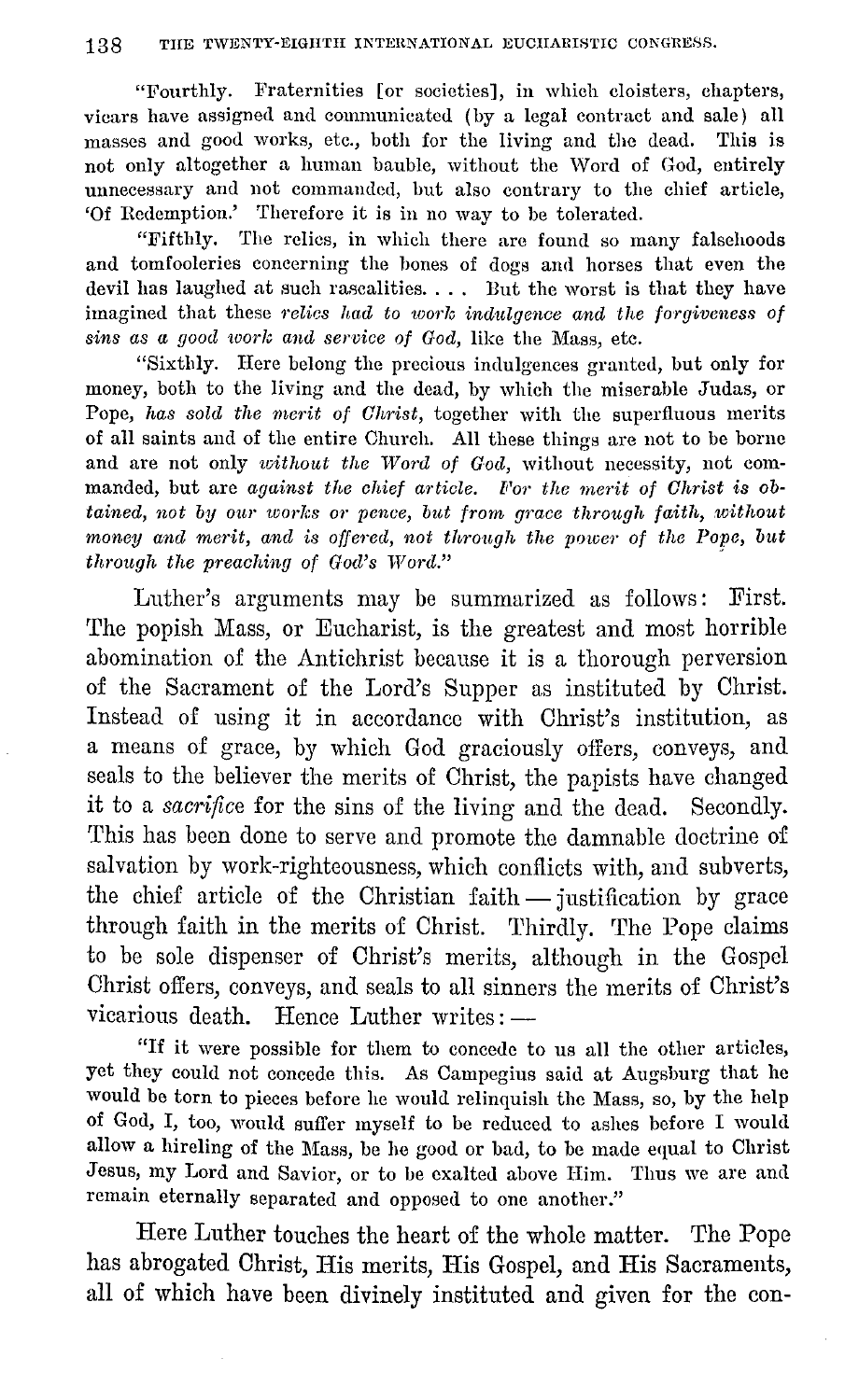solation of poor sinners; and besides, ho exalts himself above God by building a new way of salvation upon the ruins of the shattered Gospel, a way thoroughly paganistio.

Of this Luther complains also in his tract *On the Abuse of lhe Mass, where he writes:* -

"vVhom should it not deeply pain and hurt in his heart that these cruel murderers of the sonl darken the ineffable love of God and weaken the assurance of our hearts and destroy our confidence and set up for divine love the wrath of God, for faith, works, and thus make us timid and uncertain in all we do? For by changing the Mass into a sacrifice, do we not become uncertain whether our sacrifice is pleasing to God? There is not one among those that go to Mass who can say: I am sure that my sacrifice is pleasing and acceptable to God; they go about in an uncertain delusion, sacrifice Christ always, and do not know where they are at, because they *remove the promises of the true God and are led to and fro by uncertain sacrifices and works.* Moreover, whosoever offers sacrifice would *reconcile* God; but whoever would reconcile God regards Him as angry and not gracious. And whoever does that expects of Him no grace, no mercy, but only fears His judgment and verdict. But whoever would go to the Sacrament worthily must believe and be altogether confident that he has a gracious, merciful God, and that God loves him most ardently, and that He has given to him His highest and most precious treasure. And there is no thing more opposed to, and against, the blessings and fruits of the Sacrament than this papistical doctrine and these perverted consciences, which believe that God is angry and must be reconciled by this sacrifice; who, indeed, if He were not so gracious and merciful, would not have poured upon us such so rich a treasure and so precious a gift."

### $Again:$

"Do you not see that all who offer this sacrifice [of the Mass] practise idolatry? For they have in their Sacrament *not the true God,* but make and invent for themselves an idol of their own hearts, who is *angry*  and *must be reconciled,* who nevertheless cannot and would not be in this Sacrament. But God is truly angry with you if you do so believe; for you have no faith in the Sacrament, that is, in the promise of Christ; and you are truly a *heathen and a Jew*, and only a Christian by name and title."

#### $Again:$

ï

"IIere you see clearly that no work of satisfaction nor the sacrifice of reconciliation i8 profitable; *only faith in the body given and the blood shed for you reconciles you.* Not as if faith in itself reconciles, but it apprehends and obtains the reconciliation which Christ has made for us. *Much less can your foolish work or sacrifice, which is made without Christ* and without faith, obtain from God anything except great wrath and dis*pleasure.*" (St. L. Ed., XIX, 1115 ff.)

It has been said that those who do not love God cannot love their neighbor. 'fhat is true of the Roman Catholic Church. It does not love God, for it perverts God's Word, abolishes, the redemptive work of Christ, and in the sacrifice of the Mass has